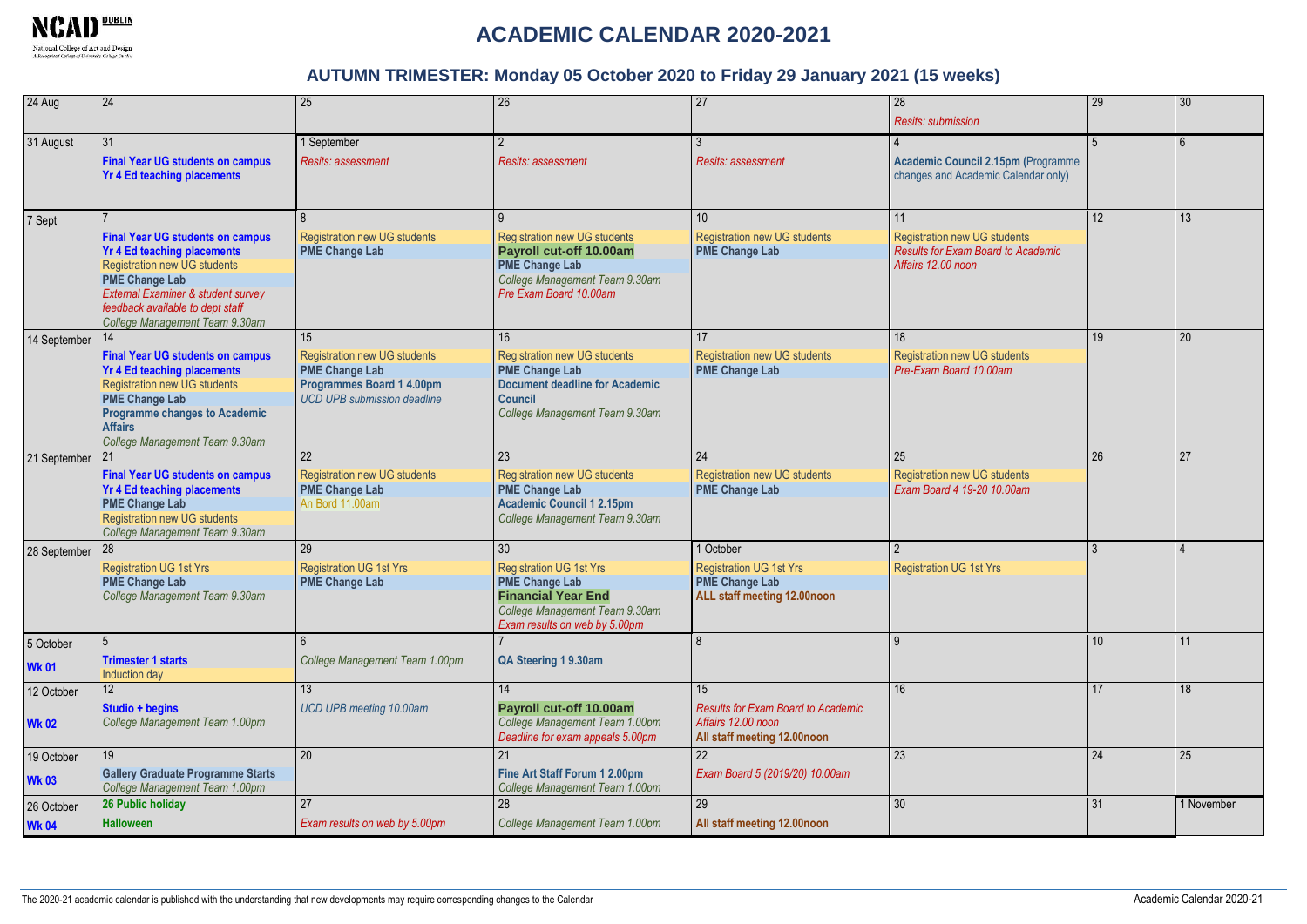**National College of Art and Design<br>A Recognised College of University College Dublin** 

## **ACADEMIC CALENDAR 2020-2021**

| 2 November                                      | $\overline{2}$                                                                         | $\mathbf{3}$                                                                                                            |                                                                                                | 5                                                                                                        | $6 \overline{6}$                                                                                   |                                   | $\mathsf{R}$    |
|-------------------------------------------------|----------------------------------------------------------------------------------------|-------------------------------------------------------------------------------------------------------------------------|------------------------------------------------------------------------------------------------|----------------------------------------------------------------------------------------------------------|----------------------------------------------------------------------------------------------------|-----------------------------------|-----------------|
| <b>Wk 05</b>                                    | <b>UCD UPB submission deadline</b>                                                     | An Bord 11,00am<br>College Management Team 1.00pm                                                                       | Library Board 1 12.30pm                                                                        |                                                                                                          |                                                                                                    |                                   |                 |
| 9 November                                      | 9                                                                                      | 10 <sup>1</sup>                                                                                                         | 11                                                                                             | 12                                                                                                       | 13                                                                                                 | 14                                | 15              |
| <b>Wk 06</b>                                    |                                                                                        | College Management Team 1.00pm<br><b>Deadline for Assessment Appeals 5pm</b>                                            | Payroll cut-off 10.00am                                                                        | All staff meeting 12.00noon                                                                              |                                                                                                    |                                   |                 |
| 16 November                                     | 16                                                                                     |                                                                                                                         | 18 <sup>1</sup>                                                                                | 19                                                                                                       | $\overline{20}$                                                                                    | 21                                | $\overline{22}$ |
| <b>Wk 07</b><br>review/CPD<br><b>No classes</b> | <b>NCAD CONFERRING</b><br><b>Education Board 1 12.00 noon</b><br>Design Board 1 3.00pm | College Management Team 1.00pm<br>Fine Art Board 1 1.30pm<br><b>Visual Culture Board 1 3.30pm</b>                       | First Year Studies Board 1 2.30pm                                                              | Programmes Board 2 2.30pm                                                                                |                                                                                                    |                                   |                 |
| 23 November                                     | 23                                                                                     | 24                                                                                                                      | 25                                                                                             | 26                                                                                                       | 27                                                                                                 | 28                                | 29              |
|                                                 | Programme review student forums                                                        | Programme review student forums                                                                                         | <b>OPEN DAY</b>                                                                                | Programme review student forums                                                                          | Programme review student forums                                                                    |                                   |                 |
| <b>Wk 08</b>                                    |                                                                                        | College Management Team 1.00pm<br><b>Document deadline for Academic</b><br><b>Council</b>                               | Programme review student forums                                                                | All staff meeting 12.00noon<br><b>Joint Programmes Committee 3.30pm</b>                                  |                                                                                                    |                                   |                 |
| 30 November                                     | 30                                                                                     | 1 December                                                                                                              |                                                                                                | 3                                                                                                        |                                                                                                    | $\overline{5}$                    | 6               |
| <b>Wk 09</b>                                    | Programme review student forums<br>UCD UPB meeting 2.00pm                              | Programme review student forums<br>College Management Team 1.00pm                                                       | Programme review student forums<br>Payroll cut-off 10.00am<br><b>Academic Council 2 2.15pm</b> | Programme review student forums                                                                          | Programme review student forums                                                                    |                                   |                 |
| 7 December                                      |                                                                                        |                                                                                                                         |                                                                                                | 10                                                                                                       | 11                                                                                                 | 12                                | 13              |
| <b>Wk 10</b>                                    | Programme review student forums                                                        | Programme review student forums<br>College Management Team 1.00pm                                                       | Programme review student forums                                                                | Programme review student forums                                                                          | Programme review student forums                                                                    |                                   |                 |
| 14 December                                     | 14                                                                                     |                                                                                                                         | 16 <sup>1</sup>                                                                                | 17                                                                                                       | 18                                                                                                 | 19                                | 20              |
| <b>Wk 11</b>                                    | Fine Art Staff Forum 2 11.30am                                                         | An Bord 11.00am<br>College Management Team 1.00pm                                                                       | QA Steering 2 9.30am                                                                           |                                                                                                          | <b>End of classes</b>                                                                              |                                   |                 |
| 21 December                                     | 21                                                                                     | 22                                                                                                                      | 23                                                                                             | 24                                                                                                       | 25 Public holiday                                                                                  | 26                                | 27              |
| <b>No classes</b>                               |                                                                                        | College Management Team 1.00pm                                                                                          | <b>College closes 5.00pm</b>                                                                   | <b>College closed</b>                                                                                    | <b>Christmas Day</b>                                                                               | <b>St Stephen's</b><br><b>Dav</b> |                 |
| 28 December                                     | <b>28 Public Holiday</b>                                                               | 29                                                                                                                      | 30 <sup>°</sup>                                                                                | 31                                                                                                       | 1 January public holiday                                                                           | $\overline{2}$                    | $\mathcal{R}$   |
| <b>No classes</b>                               | <b>St Stephen's Day holiday</b>                                                        | <b>College closed</b>                                                                                                   | <b>College closed</b>                                                                          | <b>College closed</b>                                                                                    | <b>New Year's Day</b>                                                                              |                                   |                 |
| 04 January                                      |                                                                                        |                                                                                                                         |                                                                                                |                                                                                                          |                                                                                                    | $\overline{q}$                    | 10              |
| <b>Wk 12</b>                                    | College re-opens, students return                                                      | College Management Team 1.00pm                                                                                          |                                                                                                |                                                                                                          |                                                                                                    |                                   |                 |
| 11 January                                      |                                                                                        | 12                                                                                                                      | 13 <sup>13</sup>                                                                               | 14                                                                                                       | 15                                                                                                 | 16                                | 17              |
| <b>Wk 13</b>                                    | Fine Art Board 2 3.00pm                                                                | Payroll cut-off 10.00am<br>College Management Team 1.00pm                                                               |                                                                                                |                                                                                                          |                                                                                                    |                                   |                 |
| 18 January                                      | 18                                                                                     |                                                                                                                         | 20                                                                                             | 21                                                                                                       | 22                                                                                                 | 23                                | 24              |
| <b>Wk 14</b>                                    |                                                                                        | College Management Team 1.00pm                                                                                          | <b>Education Board 2 12.30pm</b>                                                               | Design Board 2 3.00pm                                                                                    |                                                                                                    |                                   |                 |
| 25 January                                      | 25                                                                                     | 26                                                                                                                      | 27                                                                                             | 28                                                                                                       | 29                                                                                                 | 30 <sup>°</sup>                   | 31              |
| <b>Wk 15</b>                                    | Studio assessments ALL years                                                           | Studio assessments ALL years<br><b>UCD UPB submission deadline</b><br>An Bord 11.00am<br>College Management Team 1.00pm | Studio assessments ALL years<br>All staff meeting 12.00noon<br>Programmes Board 3 at 2.30pm    | Studio assessments ALL years<br>First Year Studies Board 10.30am<br><b>Visual Culture Board 2 3.30pm</b> | <b>Results for Exam Board to Academic</b><br>Affairs by 12.00 noon<br><b>AUTUMN TRIMESTER ENDS</b> |                                   |                 |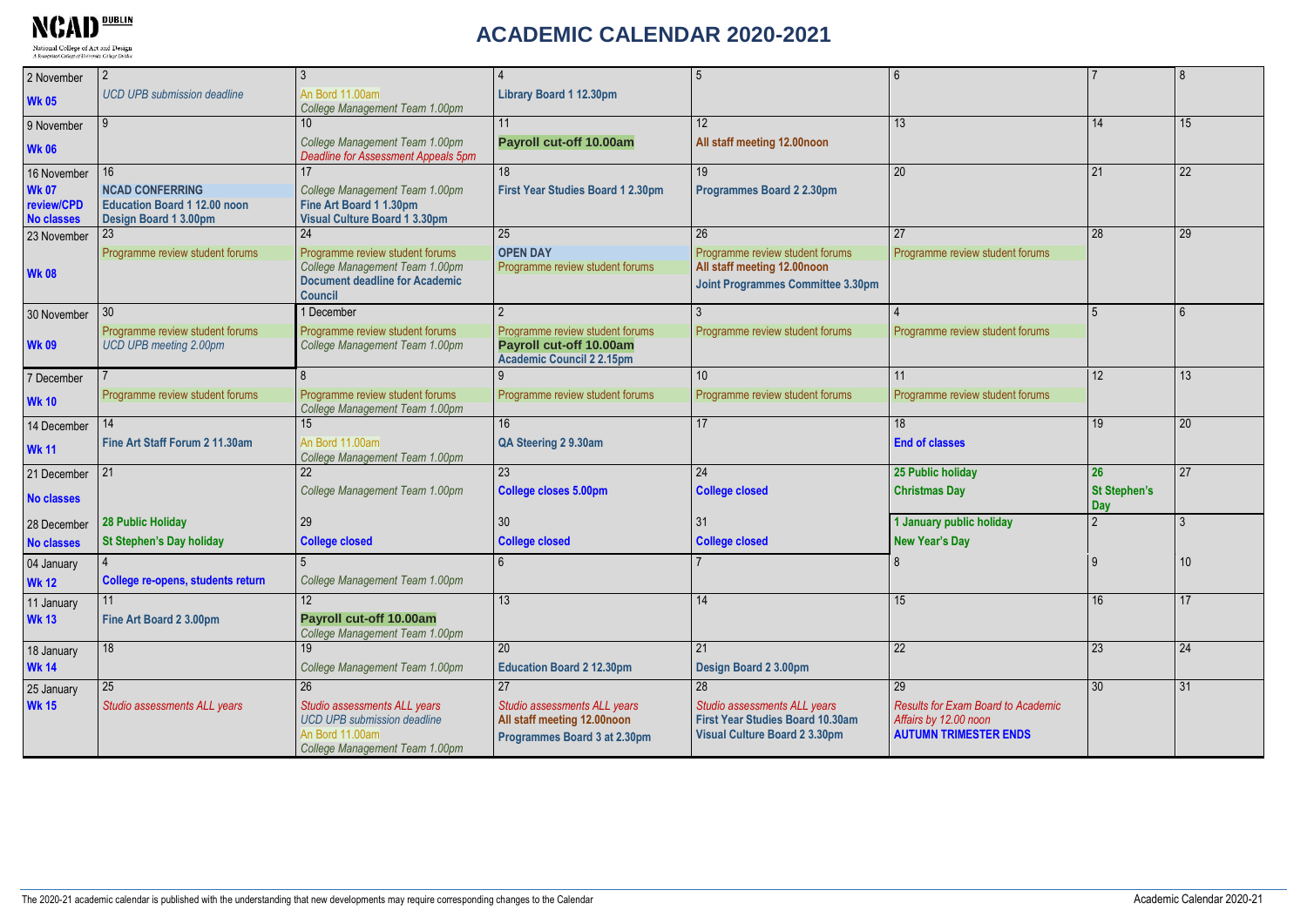

# **ACADEMIC CALENDAR 2020-2021**

#### **SPRING TRIMESTER: Monday 01 February 2021 to Friday 21 May 2021 (14 weeks)**

| 01 February<br><b>Wk 16</b>   | <b>SPRING TRIMESTER BEGINS</b><br>CAO closing date 1st Year           | $\mathfrak{D}$<br>College Management Team 1.00pm<br><b>Document deadline Academic Council</b>                 |                                                                                                                                           |                                                                                                                                               | 5<br>Closing date portfolio submission 1st<br>Year<br>Exam Board 1 (2020/21) 10.00am               | 6                                                                                    |                      |
|-------------------------------|-----------------------------------------------------------------------|---------------------------------------------------------------------------------------------------------------|-------------------------------------------------------------------------------------------------------------------------------------------|-----------------------------------------------------------------------------------------------------------------------------------------------|----------------------------------------------------------------------------------------------------|--------------------------------------------------------------------------------------|----------------------|
| 08 February<br><b>Wk 17</b>   | 8<br>Portfolio review<br><b>ISSE &amp; PG Student Survey</b>          | 9<br>Portfolio review<br><b>ISSE &amp; PG Student Survey</b><br>College Management Team 1.00pm                | 10 <sup>1</sup><br>Portfolio review<br><b>ISSE &amp; PG Student Survey</b><br>Payroll cut-off 10.00am<br><b>Academic Council 3 2.15pm</b> | 11<br>Portfolio review<br><b>ISSE &amp; PG Student Survey</b><br>All staff meeting 12.00noon<br><b>Joint Programmes Committee 3</b><br>3.30pm | 12<br>Portfolio review<br><b>SSE &amp; PG Student Survey</b><br>Exam results on website 12.00 noon | 13                                                                                   | 14                   |
| 15 February<br><b>Wk 18</b>   | 15<br>Portfolio review<br><b>ISSE &amp; PG Student Survey</b>         | 16<br>Portfolio review<br><b>ISSE &amp; PG Student Survey</b><br>College Management Team 1.00pm               | 17<br>Portfolio review<br><b>ISSE &amp; PG Student Survey</b>                                                                             | 18<br>Portfolio review<br><b>ISSE &amp; PG Student Survey</b>                                                                                 | 19<br>Portfolio review<br><b>ISSE &amp; PG Student Survey</b>                                      | 20<br>College open<br>portfolio<br>collection 11-4<br><b>CEAD open day</b><br>$11-2$ | 21                   |
| 22 February<br><b>Wk 19</b>   | 22<br><b>ISSE &amp; PG Student Survey</b>                             | 23<br><b>ISSE &amp; PG Student Survey</b><br><b>UCD UPB meeting 10.00am</b><br>College Management Team 1.00pm | 24<br><b>ISSE &amp; PG Student Survey</b>                                                                                                 | 25<br><b>ISSE &amp; PG Student Survey</b><br>All staff meeting 12.00noon                                                                      | 26<br><b>ISSE &amp; PG Student Survey</b>                                                          | 27                                                                                   | 28                   |
| 01 March<br><b>Wk 20</b>      | 1 March<br>Programme review student forums                            | $\mathfrak{p}$<br>Programme review student forums<br>An Bord 11.00am<br>College Management Team 1.00pm        | Programme review student forums                                                                                                           | Programme review student forums                                                                                                               | 5<br>Access day                                                                                    | $6\overline{6}$                                                                      |                      |
| 8 March<br><b>Wk 21</b>       | 8<br>Programme review student forums<br>Fine Art Staff Forum 3 2.00pm | Programme review student forums<br><b>UCD UPB submission deadline</b><br>College Management Team 1.00pm       | 10 <sup>1</sup><br>Programme review student forums<br>Payroll cut-off 10.00am                                                             | 11<br>Programme review student forums<br>All staff meeting 12.00noon                                                                          | 12 <sup>2</sup><br>Programme review student forums                                                 | 13                                                                                   | 14                   |
| 15 March<br><b>Wk 22</b>      | 15<br>Programme review student forums                                 | 16<br>Programme review student forums<br>College Management Team 1.00pm                                       | <b>17 Public holiday</b><br><b>St Patrick's Day</b>                                                                                       | 18<br>Programme review student forums                                                                                                         | 19<br>Programme review student forums                                                              | 20                                                                                   | 21                   |
| 22 March<br><b>Wk 23</b>      | 22                                                                    | 23<br><b>First Year Studies Board 3 10.00am</b><br>College Management Team 1.00pm                             | 24<br>Fine Art Board 3 3.00pm                                                                                                             | 25<br><b>PhD Forum</b><br><b>Education Board 3 3.30pm</b>                                                                                     | 26<br>Programmes Board 4 10.15am                                                                   | 27                                                                                   | 28                   |
| 29 March<br><b>No classes</b> | 29                                                                    | 30<br>College Management Team 1.00pm                                                                          | 31<br>Library Board 2 12.30pm<br><b>Visual Culture Board 3 3.30pm</b>                                                                     | 1 April                                                                                                                                       | 2 College holiday<br><b>Good Friday</b>                                                            | 3                                                                                    | <b>Easter Sunday</b> |
| 05 April<br><b>No classes</b> | 5 Public holiday<br><b>Easter Monday</b>                              | $6\overline{6}$<br><b>UCD UPB meeting 2.30pm</b>                                                              | Payroll cut-off 10.00am                                                                                                                   | 8                                                                                                                                             | q                                                                                                  | 10                                                                                   | 11                   |
| 12 April<br><b>Wk 24</b>      | 12<br><b>Academic Council 4 2.15pm</b>                                | 13<br>An Bord 11.00am<br><b>UCD UPB submission deadline</b><br>College Management Team 1.00pm                 | 14<br>QA Steering 3 11.30am                                                                                                               | 15                                                                                                                                            | 16                                                                                                 | 17                                                                                   | 18                   |
| 19 April<br><b>Wk 25</b>      | 19                                                                    | 20<br>College Management Team 1.00pm                                                                          | 21                                                                                                                                        | 22<br><b>Joint Programmes Committee 4</b><br>3.30pm                                                                                           | 23                                                                                                 | 24                                                                                   | 25                   |
| 26 April<br><b>Wk 26</b>      | 26                                                                    | 27<br>College Management Team 1.00pm                                                                          | 28                                                                                                                                        | 29<br>Results of PG /UG interviews to<br>Admissions                                                                                           | 30                                                                                                 | 1 May                                                                                | $\mathfrak{p}$       |